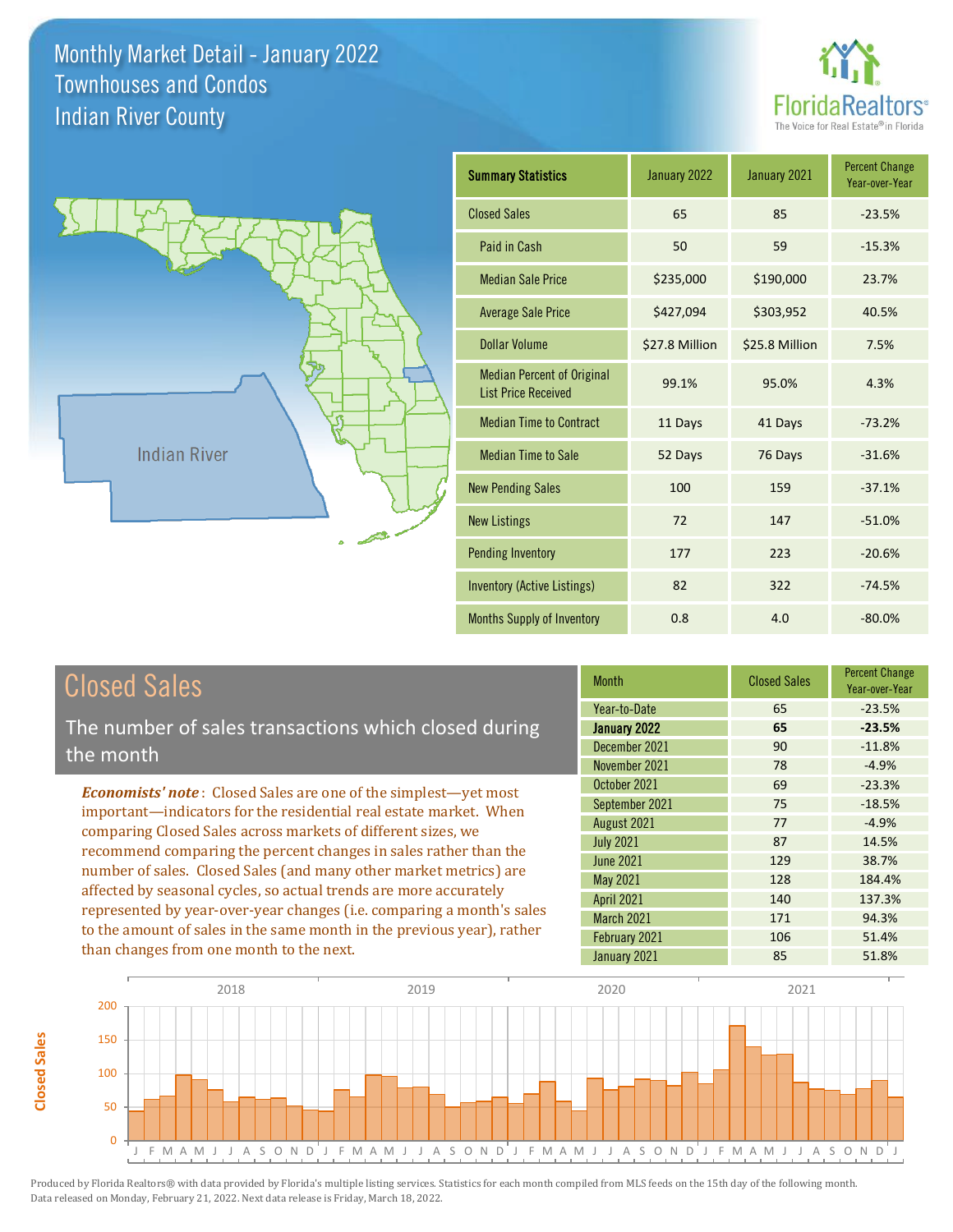this statistic should be interpreted with care.



93 138.5%

110 89.7%

#### October 2021 Month Cash Sales Percent Change Year-over-Year January 2022 **50 -15.3%** December 2021 63 0.0% November 2021 55 5.8% Year-to-Date 50 -15.3% 48 -4.0% September 2021 52 52 -8.8% June 2021 **90** 60.7% August 2021 52 -10.3% July 2021 69 38.0% *Economists' note* : Cash Sales can be a useful indicator of the extent to which investors are participating in the market. Why? Investors are far more likely to have the funds to purchase a home available up front, whereas the typical homebuyer requires a mortgage or some other May 2021 88 238.5% Cash Sales The number of Closed Sales during the month in which buyers exclusively paid in cash

March 2021

April 2021



## Cash Sales as a Percentage of Closed Sales

form of financing. There are, of course, many possible exceptions, so

The percentage of Closed Sales during the month which were Cash Sales

*Economists' note* : This statistic is simply another way of viewing Cash Sales. The remaining percentages of Closed Sales (i.e. those not paid fully in cash) each month involved some sort of financing, such as mortgages, owner/seller financing, assumed loans, etc.

| <b>Month</b>      | <b>Percent of Closed</b><br>Sales Paid in Cash | <b>Percent Change</b><br>Year-over-Year |
|-------------------|------------------------------------------------|-----------------------------------------|
| Year-to-Date      | 76.9%                                          | 10.8%                                   |
| January 2022      | 76.9%                                          | 10.8%                                   |
| December 2021     | 70.0%                                          | 13.3%                                   |
| November 2021     | 70.5%                                          | 11.2%                                   |
| October 2021      | 69.6%                                          | 25.2%                                   |
| September 2021    | 69.3%                                          | 11.8%                                   |
| August 2021       | 67.5%                                          | $-5.7%$                                 |
| <b>July 2021</b>  | 79.3%                                          | 20.5%                                   |
| June 2021         | 69.8%                                          | 15.9%                                   |
| <b>May 2021</b>   | 68.8%                                          | 19.0%                                   |
| <b>April 2021</b> | 66.4%                                          | 0.5%                                    |
| March 2021        | 64.3%                                          | $-2.4%$                                 |
| February 2021     | 66.0%                                          | 12.6%                                   |
| January 2021      | 69.4%                                          | 11.0%                                   |

February 2021 70 70 70.7%

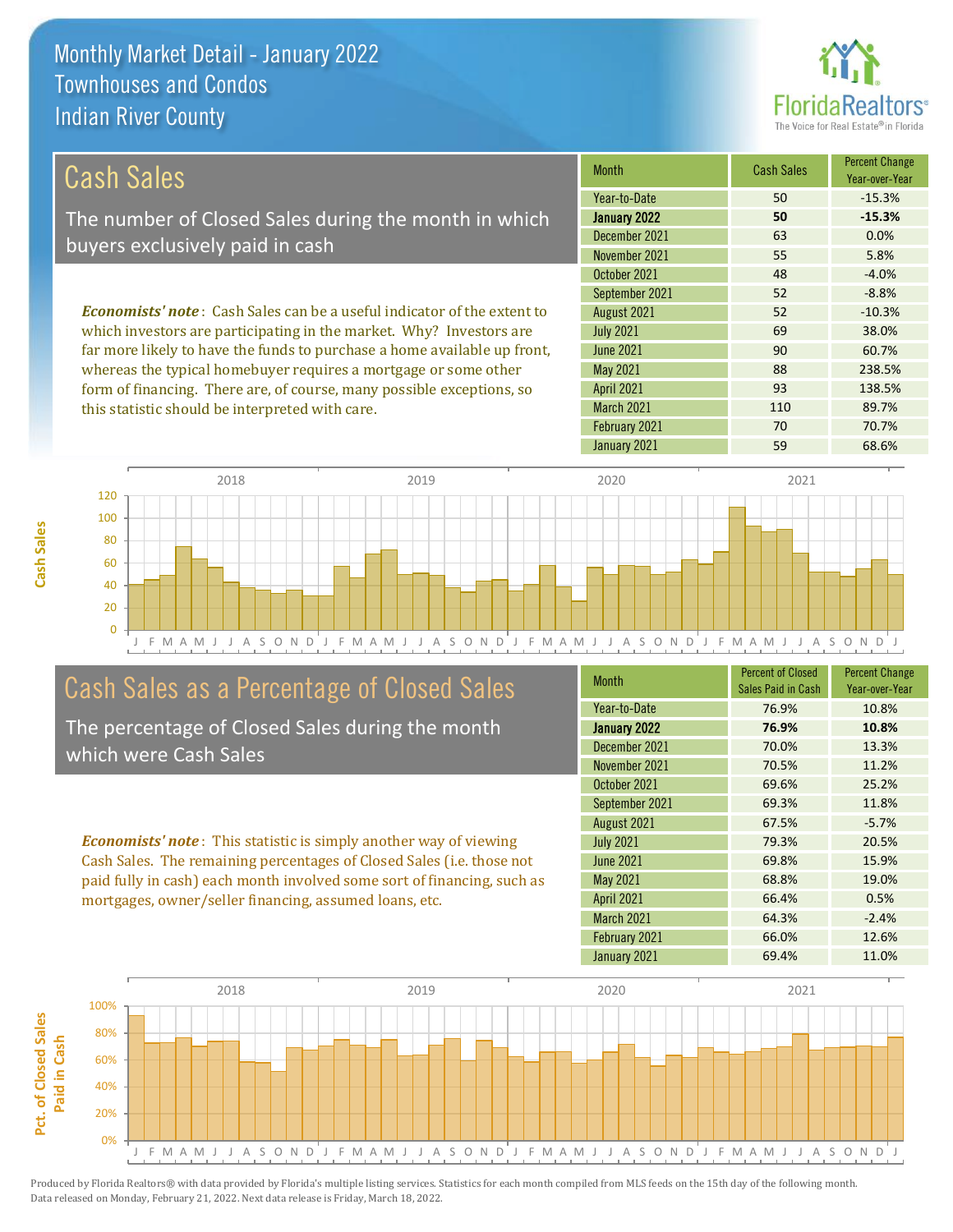

## Median Sale Price

The median sale price reported for the month (i.e. 50% of sales were above and 50% of sales were below)

*Economists' note* : Median Sale Price is our preferred summary statistic for price activity because, unlike Average Sale Price, Median Sale Price is not sensitive to high sale prices for small numbers of homes that may not be characteristic of the market area. Keep in mind that median price trends over time are not always solely caused by changes in the general value of local real estate. Median sale price only reflects the values of the homes that *sold* each month, and the mix of the types of homes that sell can change over time.

| <b>Month</b>      | <b>Median Sale Price</b> | <b>Percent Change</b><br>Year-over-Year |
|-------------------|--------------------------|-----------------------------------------|
| Year-to-Date      | \$235,000                | 23.7%                                   |
| January 2022      | \$235,000                | 23.7%                                   |
| December 2021     | \$231,000                | 33.3%                                   |
| November 2021     | \$190,000                | 18.8%                                   |
| October 2021      | \$190,000                | 24.2%                                   |
| September 2021    | \$200,000                | 1.0%                                    |
| August 2021       | \$210,000                | 34.6%                                   |
| <b>July 2021</b>  | \$188,900                | $-6.3%$                                 |
| <b>June 2021</b>  | \$230,000                | 39.4%                                   |
| May 2021          | \$218,500                | 39.3%                                   |
| <b>April 2021</b> | \$207,000                | 44.3%                                   |
| March 2021        | \$175,000                | $-5.4%$                                 |
| February 2021     | \$150,000                | $-6.3%$                                 |
| January 2021      | \$190,000                | 17.5%                                   |



## Average Sale Price

The average sale price reported for the month (i.e. total sales in dollars divided by the number of sales)

*Economists' note* : Usually, we prefer Median Sale Price over Average Sale Price as a summary statistic for home prices. However, Average Sale Price does have its uses—particularly when it is analyzed alongside the Median Sale Price. For one, the relative difference between the two statistics can provide some insight into the market for higher-end homes in an area.

| <b>Month</b>      | <b>Average Sale Price</b> | <b>Percent Change</b><br>Year-over-Year |
|-------------------|---------------------------|-----------------------------------------|
| Year-to-Date      | \$427,094                 | 40.5%                                   |
| January 2022      | \$427,094                 | 40.5%                                   |
| December 2021     | \$390,966                 | 44.0%                                   |
| November 2021     | \$299,001                 | 2.6%                                    |
| October 2021      | \$314,052                 | 32.2%                                   |
| September 2021    | \$299,032                 | 24.4%                                   |
| August 2021       | \$298,192                 | 26.8%                                   |
| <b>July 2021</b>  | \$321,494                 | 17.0%                                   |
| <b>June 2021</b>  | \$392,673                 | 54.4%                                   |
| <b>May 2021</b>   | \$412,901                 | 102.7%                                  |
| <b>April 2021</b> | \$306,796                 | 22.5%                                   |
| March 2021        | \$321,668                 | 10.6%                                   |
| February 2021     | \$268,247                 | 15.4%                                   |
| January 2021      | \$303,952                 | 1.5%                                    |

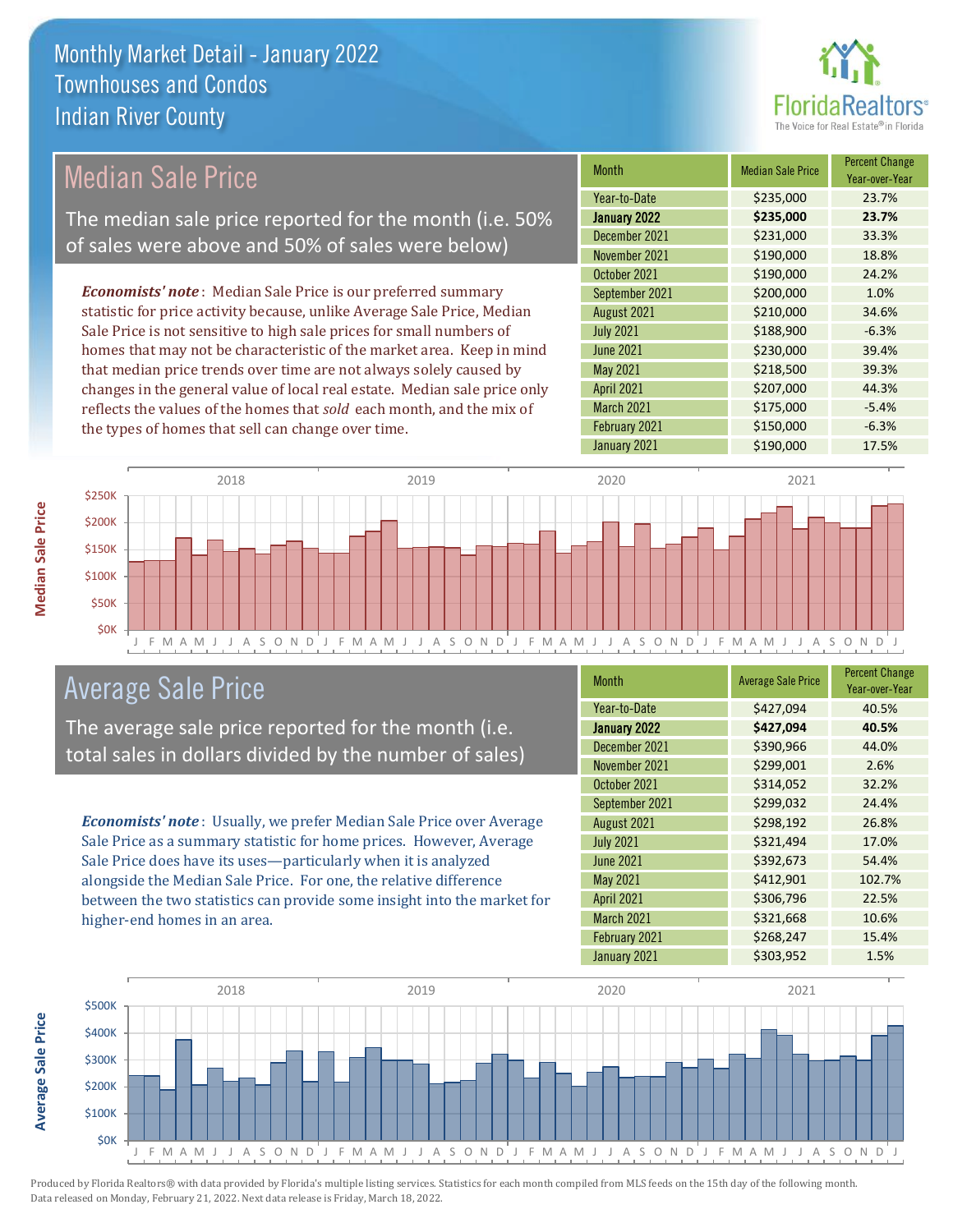

### ollar Volume

The sum of the sale prices for all sales which closed during the month

*Economists' note* : Dollar Volume is simply the sum of all sale prices in a given time period, and can quickly be calculated by multiplying Closed Sales by Average Sale Price. It is a strong indicator of the health of the real estate industry in a market, and is of particular interest to real estate professionals, investors, analysts, and government agencies. Potential home sellers and home buyers, on the other hand, will likely be better served by paying attention to trends in the two components of Dollar Volume (i.e. sales and prices) individually.

| <b>Month</b>      | <b>Dollar Volume</b> | <b>Percent Change</b><br>Year-over-Year |
|-------------------|----------------------|-----------------------------------------|
| Year-to-Date      | \$27.8 Million       | 7.5%                                    |
| January 2022      | \$27.8 Million       | 7.5%                                    |
| December 2021     | \$35.2 Million       | 27.1%                                   |
| November 2021     | \$23.3 Million       | $-2.4%$                                 |
| October 2021      | \$21.7 Million       | 1.4%                                    |
| September 2021    | \$22.4 Million       | 1.4%                                    |
| August 2021       | \$23.0 Million       | 20.5%                                   |
| <b>July 2021</b>  | \$28.0 Million       | 33.9%                                   |
| <b>June 2021</b>  | \$50.7 Million       | 114.2%                                  |
| <b>May 2021</b>   | \$52.9 Million       | 476.4%                                  |
| <b>April 2021</b> | \$43.0 Million       | 190.8%                                  |
| March 2021        | \$55.0 Million       | 114.8%                                  |
| February 2021     | \$28.4 Million       | 74.8%                                   |
| January 2021      | \$25.8 Million       | 54.1%                                   |



# Median Percent of Original List Price Received

The median of the sale price (as a percentage of the original list price) across all properties selling during the month

*Economists' note* : The Median Percent of Original List Price Received is useful as an indicator of market recovery, since it typically rises as buyers realize that the market may be moving away from them and they need to match the selling price (or better it) in order to get a contract on the house. This is usually the last measure to indicate a market has shifted from down to up, so it is what we would call a *lagging* indicator.

| <b>Month</b>      | Med. Pct. of Orig.<br><b>List Price Received</b> | <b>Percent Change</b><br>Year-over-Year |
|-------------------|--------------------------------------------------|-----------------------------------------|
| Year-to-Date      | 99.1%                                            | 4.3%                                    |
| January 2022      | 99.1%                                            | 4.3%                                    |
| December 2021     | 100.0%                                           | 7.3%                                    |
| November 2021     | 99.5%                                            | 4.3%                                    |
| October 2021      | 98.6%                                            | 4.1%                                    |
| September 2021    | 100.0%                                           | 9.4%                                    |
| August 2021       | 97.9%                                            | 4.9%                                    |
| <b>July 2021</b>  | 98.3%                                            | 5.2%                                    |
| <b>June 2021</b>  | 97.5%                                            | 5.3%                                    |
| <b>May 2021</b>   | 96.9%                                            | 2.6%                                    |
| <b>April 2021</b> | 97.2%                                            | 3.6%                                    |
| March 2021        | 96.9%                                            | 3.9%                                    |
| February 2021     | 95.1%                                            | 1.9%                                    |
| January 2021      | 95.0%                                            | 1.4%                                    |

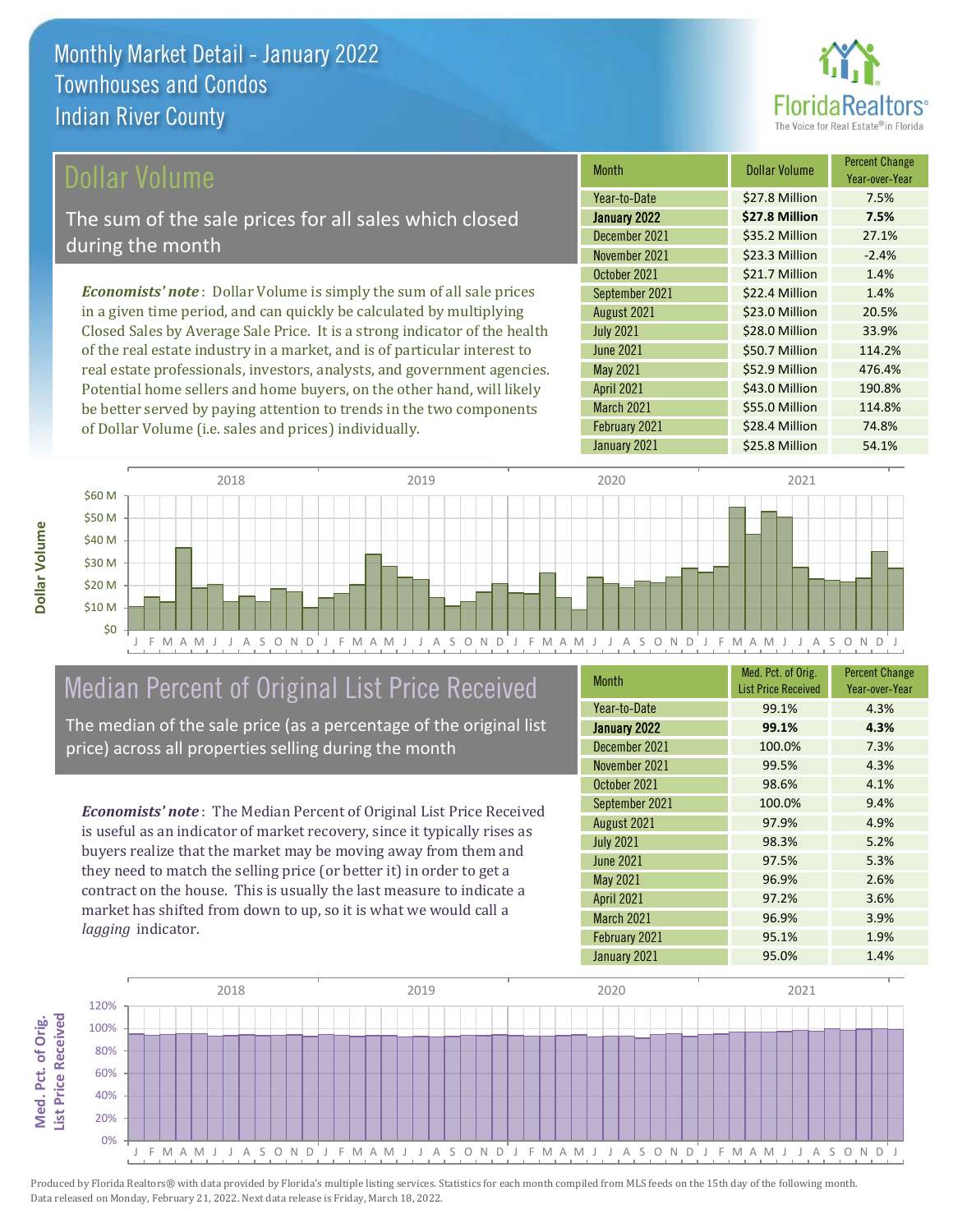

## Median Time to Contract

The median number of days between the listing date and contract date for all Closed Sales during the month

*Economists' note* : Like Time to Sale, Time to Contract is a measure of the length of the home selling process calculated for sales which closed during the month. The difference is that Time to Contract measures the number of days between the initial listing of a property and the signing of the contract which eventually led to the closing of the sale. When the gap between Median Time to Contract and Median Time to Sale grows, it is usually a sign of longer closing times and/or declining numbers of cash sales.

| <b>Month</b>      | <b>Median Time to</b><br>Contract | <b>Percent Change</b><br>Year-over-Year |
|-------------------|-----------------------------------|-----------------------------------------|
| Year-to-Date      | 11 Days                           | $-73.2%$                                |
| January 2022      | 11 Days                           | $-73.2%$                                |
| December 2021     | 15 Days                           | $-84.5%$                                |
| November 2021     | 16 Days                           | $-82.6%$                                |
| October 2021      | 17 Days                           | $-79.0%$                                |
| September 2021    | 8 Days                            | $-88.9%$                                |
| August 2021       | 16 Days                           | $-80.5%$                                |
| <b>July 2021</b>  | 21 Days                           | $-79.4%$                                |
| <b>June 2021</b>  | 25 Days                           | $-74.5%$                                |
| <b>May 2021</b>   | 25 Days                           | $-44.4%$                                |
| <b>April 2021</b> | 29 Days                           | $-12.1%$                                |
| March 2021        | 33 Days                           | $-44.1%$                                |
| February 2021     | 57 Days                           | $-31.3%$                                |
| January 2021      | 41 Days                           | $-45.3%$                                |



## Median Time to Sale

**Median Time to Contract**

**Median Time to** 

The median number of days between the listing date and closing date for all Closed Sales during the month

*Economists' note* : Time to Sale is a measure of the length of the home selling process, calculated as the number of days between the initial listing of a property and the closing of the sale. *Median* Time to Sale is the amount of time the "middle" property selling this month was on the market. That is, 50% of homes selling this month took *less* time to sell, and 50% of homes took *more* time to sell. Median Time to Sale gives a more accurate picture than Average Time to Sale, which can be skewed upward by small numbers of properties taking an abnormally long time to sell.

| Month             | <b>Median Time to Sale</b> | <b>Percent Change</b><br>Year-over-Year |
|-------------------|----------------------------|-----------------------------------------|
| Year-to-Date      | 52 Days                    | $-31.6%$                                |
| January 2022      | 52 Days                    | $-31.6%$                                |
| December 2021     | 57 Days                    | $-59.6%$                                |
| November 2021     | 57 Days                    | $-56.2%$                                |
| October 2021      | 57 Days                    | $-48.6%$                                |
| September 2021    | 45 Days                    | $-56.7%$                                |
| August 2021       | 57 Days                    | $-54.0%$                                |
| <b>July 2021</b>  | 58 Days                    | $-62.1%$                                |
| <b>June 2021</b>  | 60 Days                    | $-55.2%$                                |
| <b>May 2021</b>   | 70 Days                    | $-13.6%$                                |
| <b>April 2021</b> | 74 Days                    | $-15.9%$                                |
| March 2021        | 73 Days                    | $-31.8%$                                |
| February 2021     | 93 Days                    | $-15.5%$                                |
| January 2021      | 76 Days                    | $-28.3%$                                |

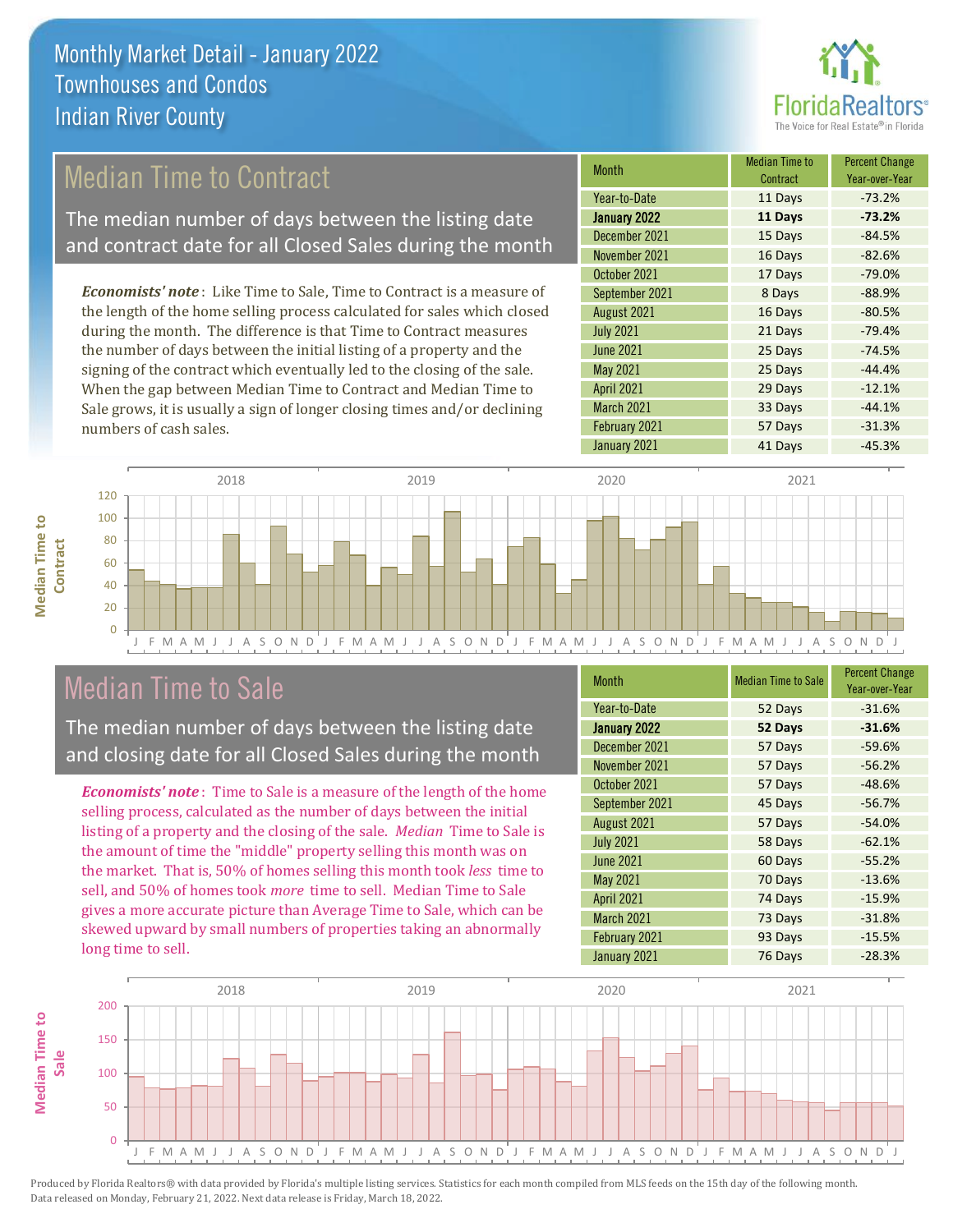

| New Pending Sales                                                              | <b>Month</b>      | <b>New Pending Sales</b> | <b>Percent Change</b><br>Year-over-Year |
|--------------------------------------------------------------------------------|-------------------|--------------------------|-----------------------------------------|
|                                                                                | Year-to-Date      | 100                      | $-37.1%$                                |
| The number of listed properties that went under                                | January 2022      | 100                      | $-37.1%$                                |
| contract during the month                                                      | December 2021     | 77                       | $-25.2%$                                |
|                                                                                | November 2021     | 87                       | $-8.4%$                                 |
|                                                                                | October 2021      | 95                       | $-8.7%$                                 |
| <b>Economists' note</b> : Because of the typical length of time it takes for a | September 2021    | 79                       | $-17.7%$                                |
| sale to close, economists consider Pending Sales to be a decent                | August 2021       | 96                       | 10.3%                                   |
| indicator of potential future Closed Sales. It is important to bear in         | <b>July 2021</b>  | 70                       | $-13.6%$                                |
| mind, however, that not all Pending Sales will be closed successfully.         | <b>June 2021</b>  | 86                       | $-7.5%$                                 |
| So, the effectiveness of Pending Sales as a future indicator of Closed         | May 2021          | 125                      | 31.6%                                   |
| Sales is susceptible to changes in market conditions such as the               | <b>April 2021</b> | 122                      | 165.2%                                  |



## New Listings

distressed properties for sale.

The number of properties put onto the market during the month

availability of financing for homebuyers and the inventory of

*Economists' note* : New Listings tend to rise in delayed response to increasing prices, so they are often seen as a lagging indicator of market health. As prices rise, potential sellers raise their estimations of value—and in the most recent cycle, rising prices have freed up many potential sellers who were previously underwater on their mortgages. Note that in our calculations, we take care to not include properties that were recently taken off the market and quickly relisted, since these are not really *new* listings.

| <b>Month</b>      | <b>New Listings</b> | <b>Percent Change</b><br>Year-over-Year |
|-------------------|---------------------|-----------------------------------------|
| Year-to-Date      | 72                  | $-51.0%$                                |
| January 2022      | 72                  | $-51.0%$                                |
| December 2021     | 86                  | 4.9%                                    |
| November 2021     | 73                  | $-25.5%$                                |
| October 2021      | 83                  | $-11.7%$                                |
| September 2021    | 84                  | $-1.2%$                                 |
| August 2021       | 95                  | 37.7%                                   |
| <b>July 2021</b>  | 66                  | $-27.5%$                                |
| <b>June 2021</b>  | 92                  | $-7.1%$                                 |
| May 2021          | 79                  | $-49.7%$                                |
| <b>April 2021</b> | 124                 | 37.8%                                   |
| March 2021        | 125                 | 11.6%                                   |
| February 2021     | 121                 | 26.0%                                   |
| January 2021      | 147                 | 5.0%                                    |

March 2021 165 135.7% February 2021 153 64.5%



Produced by Florida Realtors® with data provided by Florida's multiple listing services. Statistics for each month compiled from MLS feeds on the 15th day of the following month. Data released on Monday, February 21, 2022. Next data release is Friday, March 18, 2022.

**New Listings**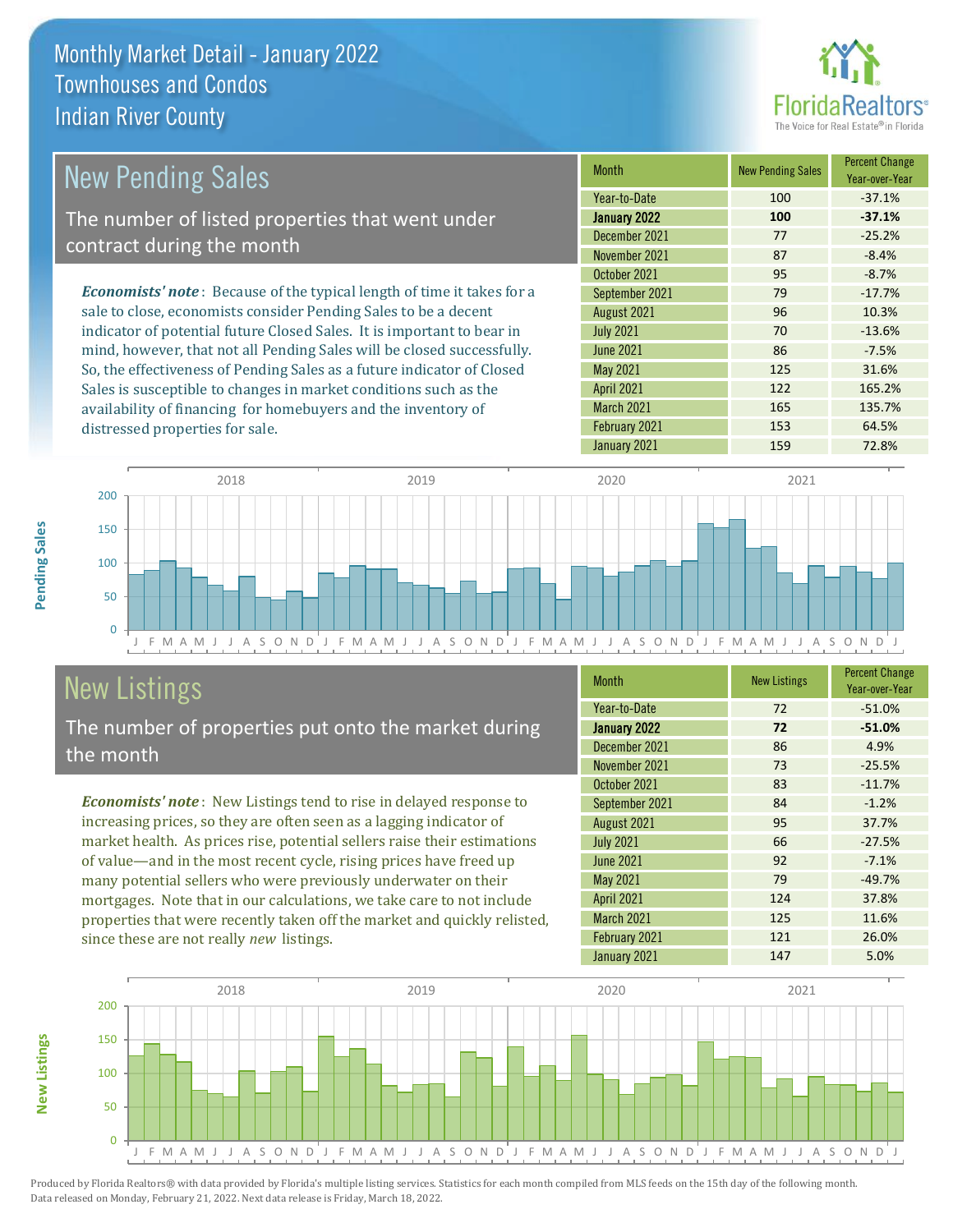

# *Economists' note* : There are a number of ways to define and calculate Inventory (Active Listings) The number of property listings active at the end of the month

Inventory. Our method is to simply count the number of active listings on the last day of the month, and hold this number to compare with the same month the following year. Inventory rises when New Listings are outpacing the number of listings that go off-market (regardless of whether they actually sell). Likewise, it falls when New Listings aren't keeping up with the rate at which homes are going off-market.

| <b>Month</b>             | Inventory | <b>Percent Change</b><br>Year-over-Year |
|--------------------------|-----------|-----------------------------------------|
| <b>YTD (Monthly Avg)</b> | 82        | $-74.5%$                                |
| January 2022             | 82        | $-74.5%$                                |
| December 2021            | 107       | $-69.7%$                                |
| November 2021            | 105       | $-72.9%$                                |
| October 2021             | 113       | $-71.0%$                                |
| September 2021           | 130       | $-67.7%$                                |
| August 2021              | 123       | $-71.0%$                                |
| <b>July 2021</b>         | 125       | $-74.4%$                                |
| <b>June 2021</b>         | 136       | $-73.2%$                                |
| May 2021                 | 144       | $-74.5%$                                |
| <b>April 2021</b>        | 190       | $-66.0%$                                |
| March 2021               | 216       | $-60.3%$                                |
| February 2021            | 278       | $-47.2%$                                |
| January 2021             | 322       | $-40.3%$                                |



## Months Supply of Inventory

An estimate of the number of months it will take to deplete the current Inventory given recent sales rates

*Economists' note* : MSI is a useful indicator of market conditions. The benchmark for a balanced market (favoring neither buyer nor seller) is 5.5 months of inventory. Anything higher is traditionally a buyers' market, and anything lower is a sellers' market. There is no single accepted way of calculating MSI. A common method is to divide current Inventory by the most recent month's Closed Sales count, but this count is a usually poor predictor of future Closed Sales due to seasonal cycles. To eliminate seasonal effects, we use the 12-month average of monthly Closed Sales instead.

| <b>Month</b>             | <b>Months Supply</b> | <b>Percent Change</b><br>Year-over-Year |
|--------------------------|----------------------|-----------------------------------------|
| <b>YTD (Monthly Avg)</b> | 0.8                  | $-80.0%$                                |
| January 2022             | 0.8                  | $-80.0%$                                |
| December 2021            | 1.0                  | $-77.8%$                                |
| November 2021            | 1.0                  | $-80.8%$                                |
| October 2021             | 1.1                  | $-79.2%$                                |
| September 2021           | 1.2                  | $-79.3%$                                |
| August 2021              | 1.1                  | $-82.8%$                                |
| <b>July 2021</b>         | 1.2                  | $-83.8%$                                |
| <b>June 2021</b>         | 1.3                  | $-83.1%$                                |
| <b>May 2021</b>          | 1.4                  | $-83.9%$                                |
| <b>April 2021</b>        | 2.0                  | $-75.3%$                                |
| March 2021               | 2.4                  | $-68.0%$                                |
| February 2021            | 3.3                  | $-56.0%$                                |
| January 2021             | 4.0                  | $-47.4%$                                |

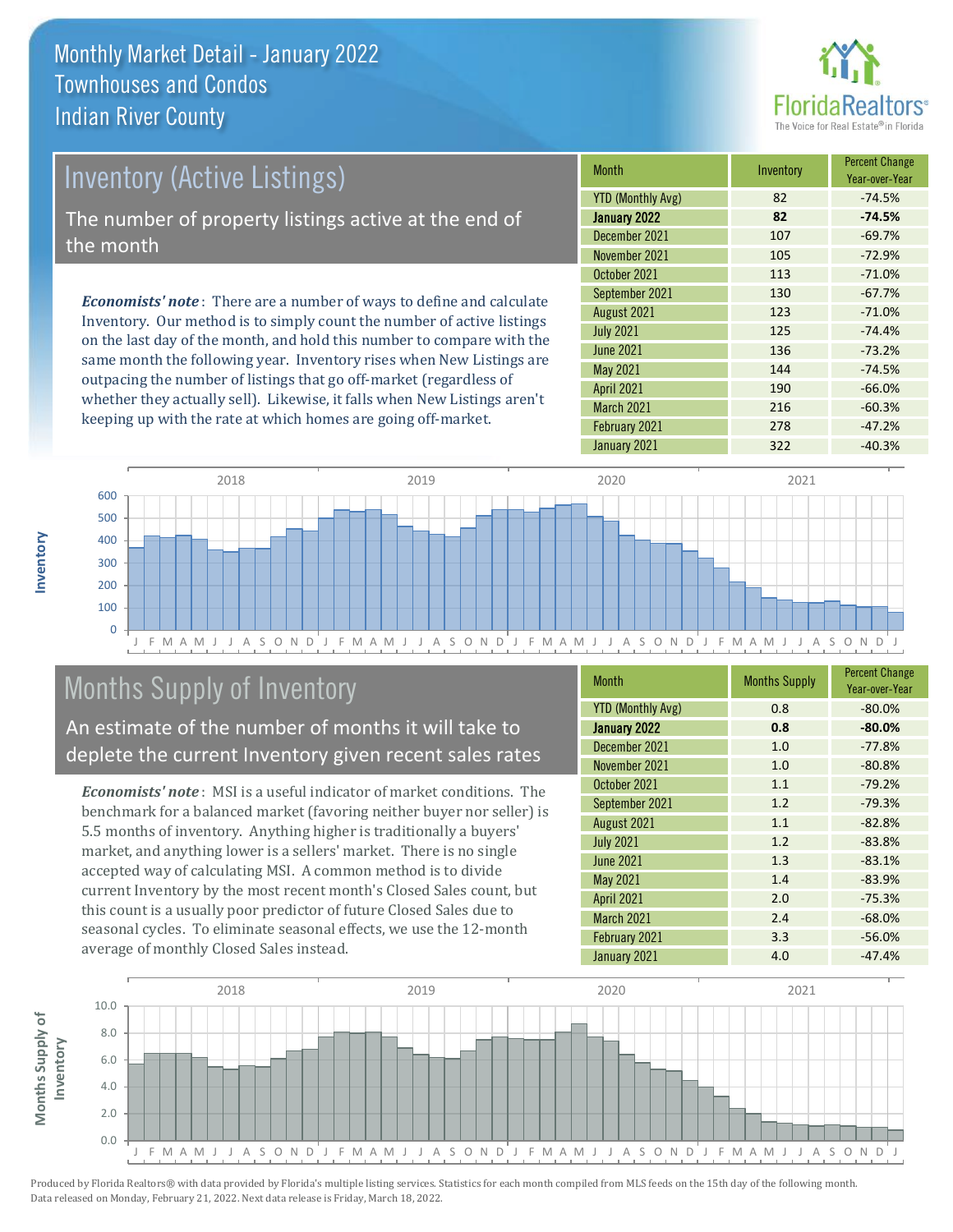than changes from one month to the next.



Year-over-Year

#### *Economists' note:* Closed Sales are one of the simplest—yet most important—indicators for the residential real estate market. When comparing Closed Sales across markets of different sizes, we recommend comparing the percent changes in sales rather than the number of sales. Closed Sales (and many other market metrics) are affected by seasonal cycles, so actual trends are more accurately represented by year-over-year changes (i.e. comparing a month's sales  $$250,000 - $299,999$  2 -80.0% \$300,000 - \$399,999 7 0.0% \$400,000 - \$599,999 9 28.6% \$150,000 - \$199,999 13 44.4%  $$200.000 - $249.999$  2  $-33.3\%$  $$100,000 - $149,999$  11  $-54.2\%$ Sale Price Closed Sales Percent Change Less than \$50,000 0 0 N/A  $$50,000 - $99,999$  8 -33.3% Closed Sales by Sale Price The number of sales transactions which closed during the month



## Median Time to Contract by Sale Price The median number of days between the listing date and contract date for all Closed Sales during the month

to the amount of sales in the same month in the previous year), rather

*Economists' note* : Like Time to Sale, Time to Contract is a measure of the length of the home selling process calculated for sales which closed during the month. The difference is that Time to Contract measures the number of days between the initial listing of a property and the signing of the contract which eventually led to the closing of the sale. When the gap between Median Time to Contract and Median Time to Sale grows, it is usually a sign of longer closing times and/or declining numbers of cash sales.

| <b>Sale Price</b>     | <b>Median Time to</b><br>Contract | <b>Percent Change</b><br>Year-over-Year |
|-----------------------|-----------------------------------|-----------------------------------------|
| Less than \$50,000    | (No Sales)                        | N/A                                     |
| $$50,000 - $99,999$   | 5 Days                            | $-93.0%$                                |
| $$100,000 - $149,999$ | 14 Days                           | 0.0%                                    |
| $$150,000 - $199,999$ | 9 Days                            | $-83.0%$                                |
| \$200,000 - \$249,999 | 15 Days                           | $-63.4%$                                |
| \$250,000 - \$299,999 | 34 Days                           | $-34.6%$                                |
| \$300,000 - \$399,999 | 8 Days                            | $-95.0%$                                |
| \$400,000 - \$599,999 | 21 Days                           | 23.5%                                   |
| \$600,000 - \$999,999 | 55 Days                           | 17.0%                                   |
| \$1,000,000 or more   | 6 Days                            | $-96.3%$                                |

\$1,000,000 or more 5 66.7%

\$600,000 - \$999,999 8 -20.0%

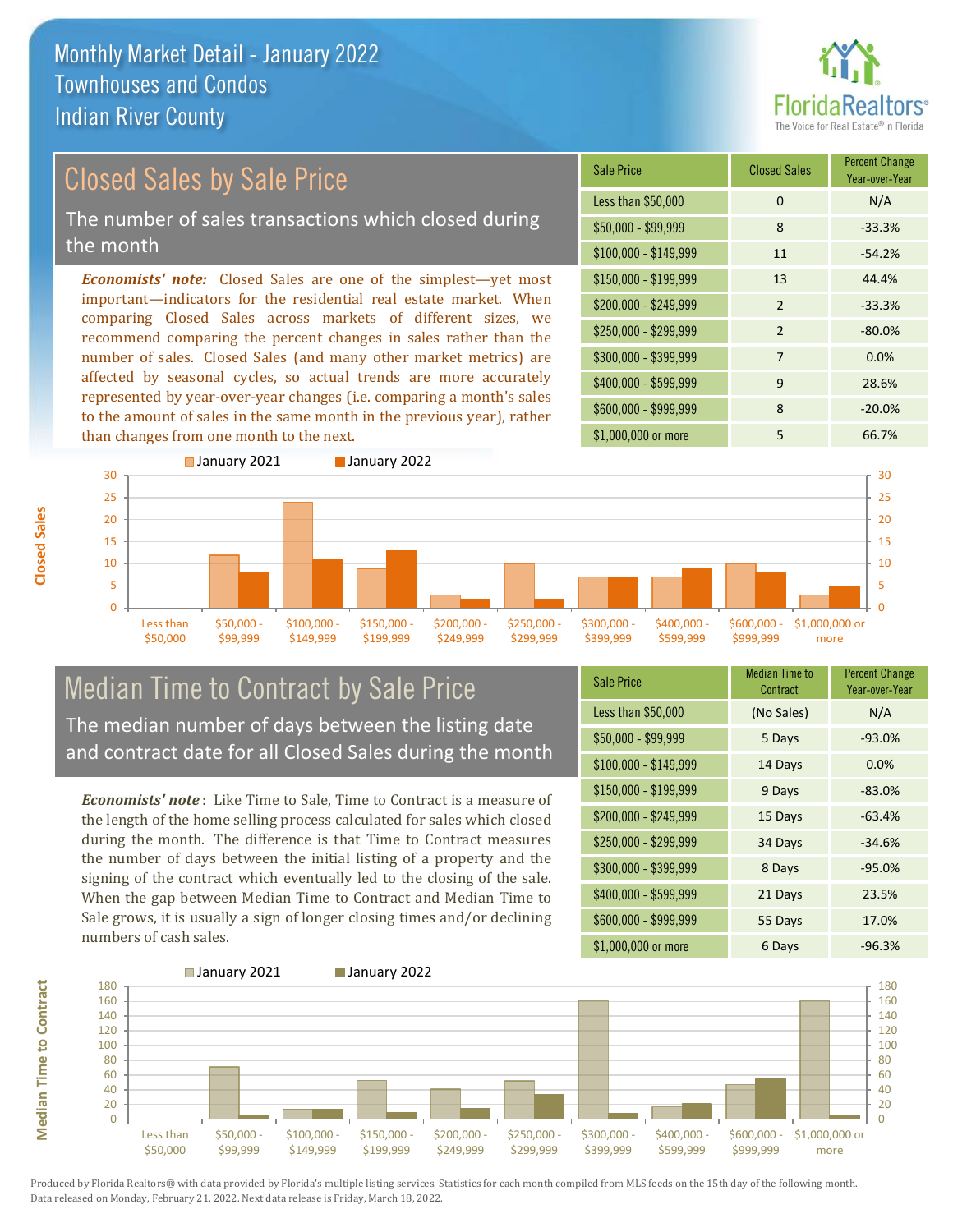

# New Listings by Initial Listing Price

The number of properties put onto the market during the month

*Economists' note:* New Listings tend to rise in delayed response to increasing prices, so they are often seen as a lagging indicator of market health. As prices rise, potential sellers raise their estimations of value—and in the most recent cycle, rising prices have freed up many potential sellers who were previously underwater on their mortgages. Note that in our calculations, we take care to not include properties that were recently taken off the market and quickly relisted, since these are not really *new* listings.

| <b>Initial Listing Price</b> | <b>New Listings</b> | <b>Percent Change</b><br>Year-over-Year |
|------------------------------|---------------------|-----------------------------------------|
| Less than \$50,000           | $\Omega$            | N/A                                     |
| $$50,000 - $99,999$          | $\mathbf{1}$        | $-93.3%$                                |
| $$100,000 - $149,999$        | 12                  | $-58.6%$                                |
| $$150,000 - $199,999$        | 16                  | $-44.8%$                                |
| \$200,000 - \$249,999        | 6                   | 20.0%                                   |
| \$250,000 - \$299,999        | 8                   | $-11.1%$                                |
| \$300,000 - \$399,999        | 10                  | 0.0%                                    |
| \$400,000 - \$599,999        | 7                   | $-50.0%$                                |
| \$600,000 - \$999,999        | 7                   | $-41.7%$                                |
| \$1,000,000 or more          | 5                   | $-79.2%$                                |



## Inventory by Current Listing Price The number of property listings active at the end of the month

*Economists' note* : There are a number of ways to define and calculate Inventory. Our method is to simply count the number of active listings on the last day of the month, and hold this number to compare with the same month the following year. Inventory rises when New Listings are outpacing the number of listings that go off-market (regardless of whether they actually sell). Likewise, it falls when New Listings aren't keeping up with the rate at which homes are going off-market.

| <b>Current Listing Price</b> | Inventory     | <b>Percent Change</b><br>Year-over-Year |
|------------------------------|---------------|-----------------------------------------|
| Less than \$50,000           | $\Omega$      | N/A                                     |
| $$50,000 - $99,999$          | 2             | $-95.0%$                                |
| $$100,000 - $149,999$        | 6             | $-86.4%$                                |
| $$150,000 - $199,999$        | 14            | $-60.0%$                                |
| \$200,000 - \$249,999        | $\mathcal{P}$ | $-90.0%$                                |
| \$250,000 - \$299,999        | 3             | $-89.3%$                                |
| \$300,000 - \$399,999        | 7             | $-78.8%$                                |
| \$400,000 - \$599,999        | 9             | $-75.0%$                                |
| \$600,000 - \$999,999        | 8             | $-75.8%$                                |
| \$1,000,000 or more          | 31            | $-41.5%$                                |



Produced by Florida Realtors® with data provided by Florida's multiple listing services. Statistics for each month compiled from MLS feeds on the 15th day of the following month. Data released on Monday, February 21, 2022. Next data release is Friday, March 18, 2022.

**Inventory**